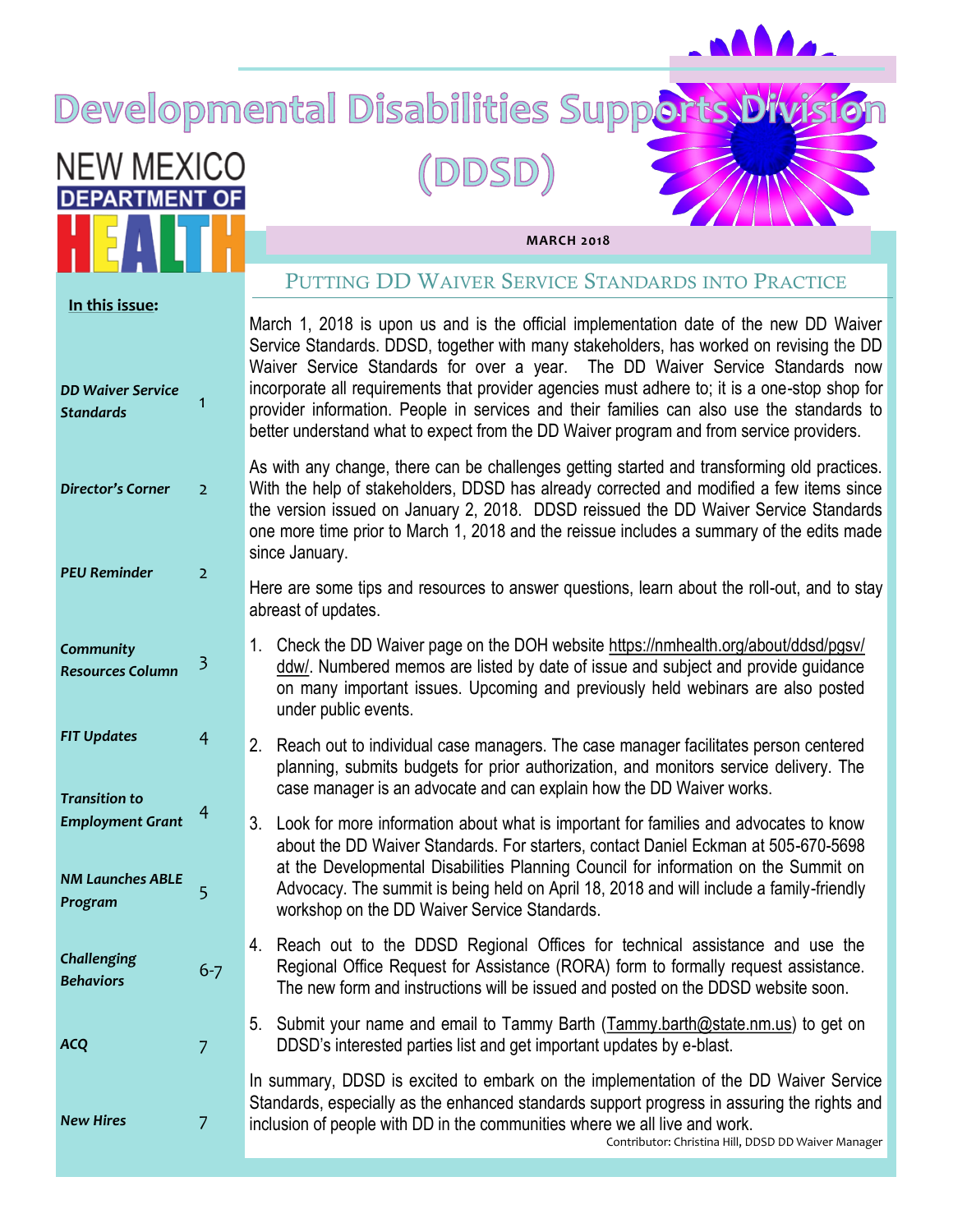#### Page 2

#### DIRECTOR'S CORNER

WOW, does time fly! By the time you read this, I will have been the DDSD Director for almost a year. It has been an amazing time for me. I have learned so much. My knowledge of legal issues has increased 100-fold. My knowledge of legislative issues has increased greatly as well. My knowledge of DDSD's collective knowledge is off the charts. I have come to know so many dedicated and professional members of the DDSD workforce.

I attended the Shining Stars event for the Northeast Region on October 19. I am attending the Shining Stars event for the Metro Region on March 22. These events are a beautiful example of the work that is done every day in the lives of the Shining Stars that we support. When we assist in giving a voice to the voiceless and being advocates for the people we work for, it should be a source of pride and accomplishment for all of us.

We have just completed the monumental task of developing the 2018 standards that will be effective March 1. That was another learning experience for me. The amount of work that went into that effort was incredible. A special "THANK YOU" to the Community Programs Bureau staff for their diligence in working with the subject matter experts and coordinating this massive project. The webinars for the new standards seemed to be appreciated as well. They allowed providers to cut down on time and travel costs and expose more staff to the training.

We continue to work in many different areas. We completed a rate study in December for the Family Infant Toddler Program. We are working on a Request for Proposals for a rate study for the Developmental Disabilities and Medically Fragile Waivers. This rate study will also include one Mi Via Waiver service. We hope to select a vendor and award a contract for the rate study in July 2018.

We are working on several projects with the Information Technology Services Division of the Department of Health. These include the Client Data Management System, changes to the RORI/RORA database, changes to the Central Registry database and on-going ad hoc data requests. These projects re-emphasize the collaborative nature of the Department of Health. No division functions totally unto itself. DDSD is a part of a large organization responsible for improving the health of New Mexicans.

As we look at the work ahead of us and the results we wish to accomplish, we must remember the following anonymous quote. Variations of this quote have been attributed to different people –

"To get what we've never had, we must do what we've never done."

Contributor: Jim Copeland, DDSD Division Director

#### PROVIDER ENROLLMENT UNIT (PEU) REMINDER!!

Providers are required to notify the PEU of any changes in licensure, such as a newly hired licensee or a licensee who has left the agency. This can be done via fax at 505-476-8894 or via email at Tammy.Barth@state.nm.us to ensure the provider file is current.

Many providers have their insurance company automatically send a copy of the renewed insurance certificate to the PEU. For providers who do not have that process set up, please fax or email a copy of the new certificate summary sheet that displays:

- Policy effective dates,
- $\bullet$  Type of insurance,
- ◆ Dollar amount, and
- NMDOH as an additional insured for liability insurance and loss payee for bond insurance.

Contributor: Tammy Barth, DDSD PEU Manager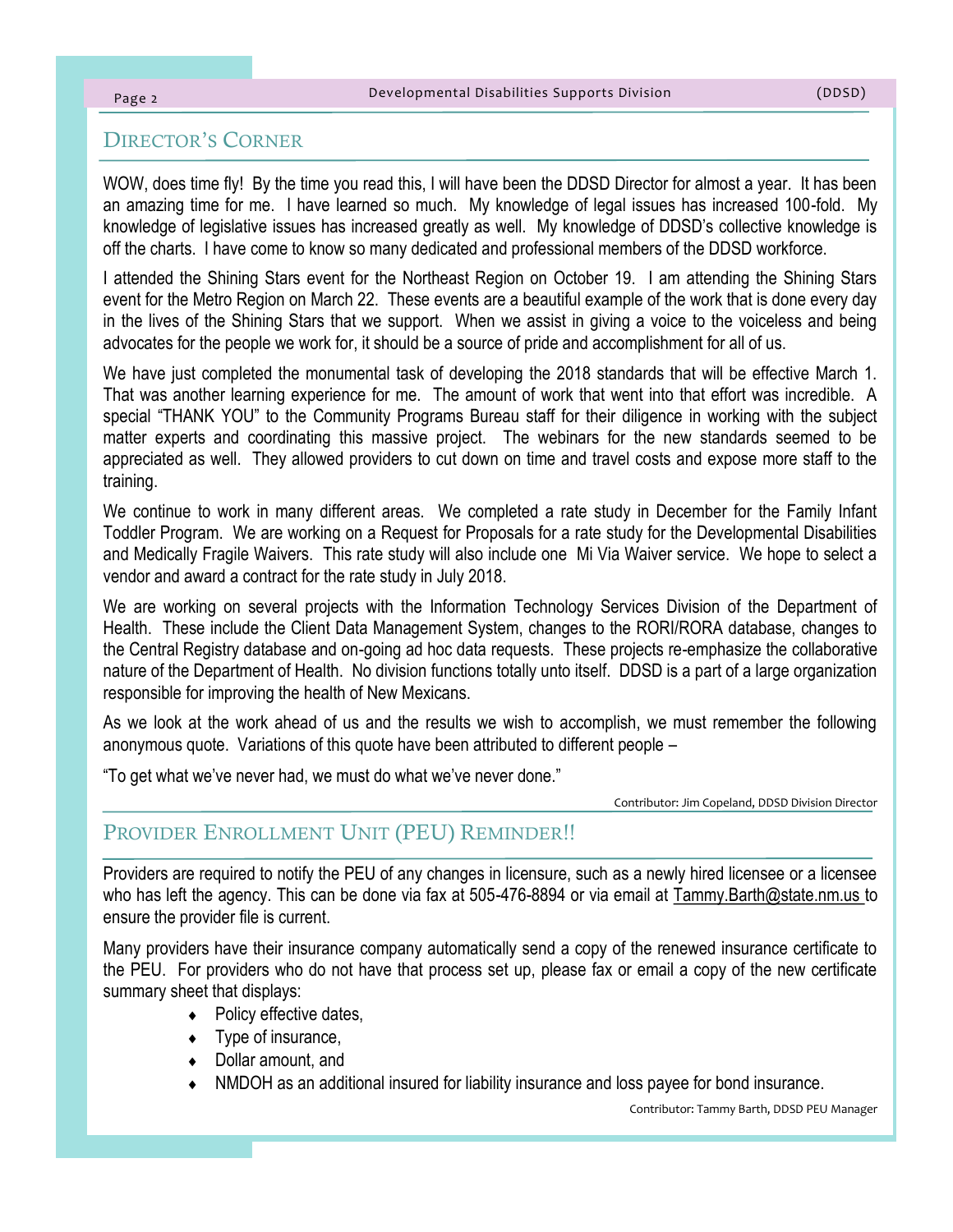#### COMMUNITY RESOURCES COLUMN

There are some wonderful resources for individuals with disabilities & their families in New Mexico. In this newsletter we are highlighting access to on-line community resources.

One such resource is the University of New Mexico (UNM), Center for Development and Disability (CDD). UNM-CDD serves individuals with developmental disabilities and their families, as well as professionals, by providing information and referral to resources throughout New Mexico and the US. Located at the University of New Mexico campus in Albuquerque, they maintain trained staff who assist individuals via phone, internet or walk-in. The following services are provided by the CDD:

Library: The CDD library contains a specialized collection of books, videos, DVDs, periodicals and journals that are available for check-out or on-site use by the public and have information on research, education, rights, and topics related to child development and developmental disabilities.

Information Network: The Information Network provides information to individuals with disabilities, families, and professionals on local, state, and national resources. Information Specialists are available to assist individuals both on the phone and on-site to find the information they seek.

Resource Database: The CDD maintains the Disability Resource Directory (DRD), which is a database of New Mexico programs, agencies and organizations that provide services to persons with disabilities. You may search the database by category, service name or service type.

Autism Resources: Autism Resources are available through the CDD's Autism Program. The mission of the Autism Program is to provide requested support to individuals with autism spectrum disorders and their families.

Early Childhood Home and Family Services Division: The Early Childhood Home and Family Services Division is dedicated to supporting strong communities through the support of children and families, working to promote positive futures and prevent delay, disability, and risk of disability.

Early Childhood Learning Network: The Early Childhood Learning Network offers training to Early Intervention Providers, Service Coordinators, Teachers, Home Visitors and Preschool Personnel around New Mexico.

The above programs at the CDD may be accessed as follows: To speak with an Information Specialist at the UNM -CDD Information Network regarding disability related resources, call the Information Network at 1-800-552-8195 or 505-272-8549. Or, to access the online Disability Resource Directory, their website is located at: http://www.cdd.unm.edu/Infonet/index.html.



Contributor: Lisa Storti, DDSD Constituent Supports Manager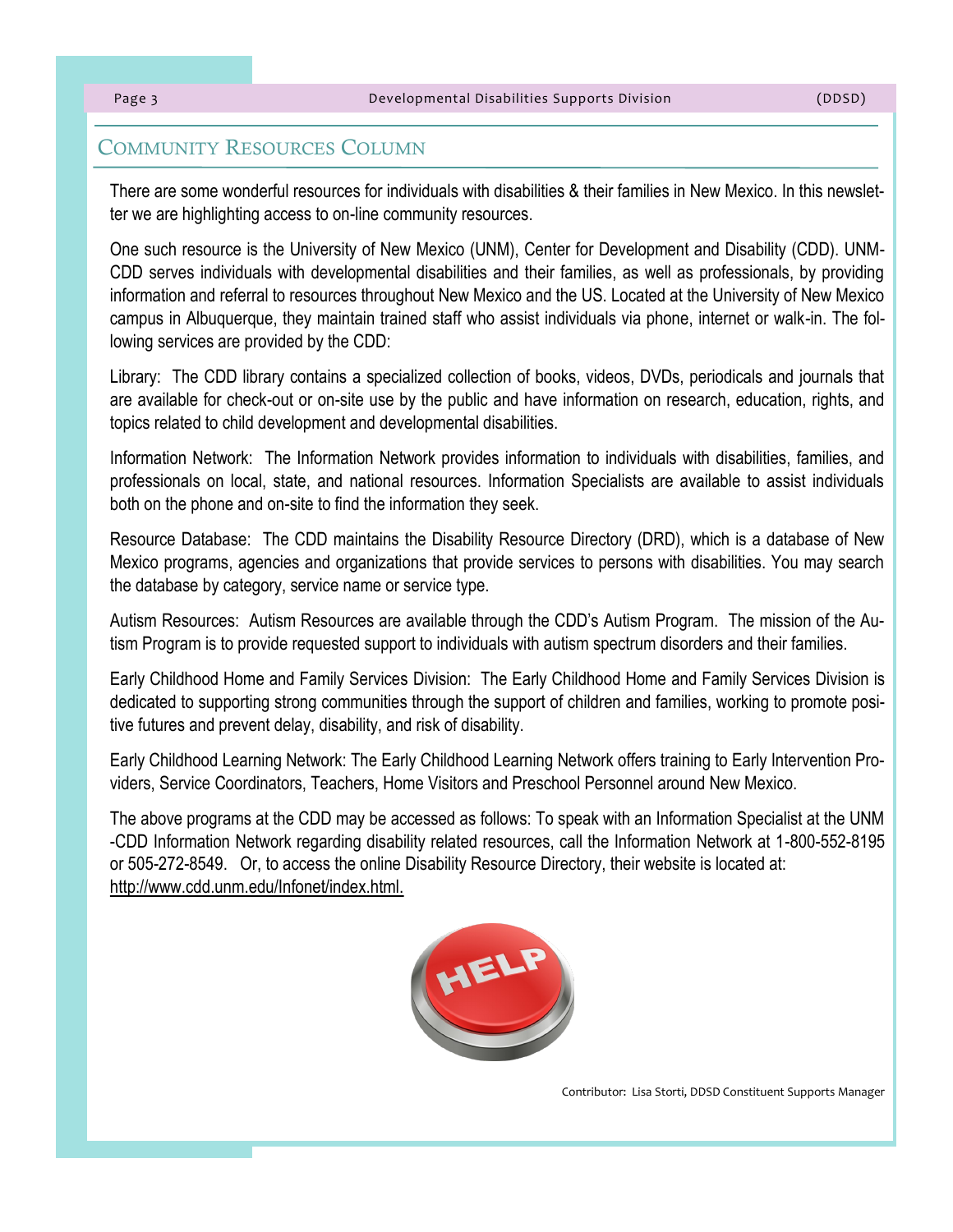#### Developmental Disabilities Supports Division Page 4

#### FIT UPDATES

The Family Infant Toddler Program is pleased to welcome our newest staff members: Angelica Roybal, Office Manager, Lisa Rohleder, Family Service Coordination Lead and Region I Coordinator and Karen Burrow, Community Based Assessment Lead and Metro Regional Coordinator. We are excited about our new staff as they bring direct early intervention experience to their role.

The Family Infant Toddler Program has completed the 5-year Race to the Top FIT Focus Project and is now in the process of analyzing the data and planning its implementation. We are also looking forward to the PRO (Parent's Reaching Out) Leadership Conference in April (see http://parentsreachingout.org/) and are planning



for our FIT Annual Meeting in June (contact the FIT Program toll-free at 877-696-1472). The theme of the FIT Annual meeting is: Building Capacity: Supporting Providers, Supporting Families. Dr. Andy Hsi will be our keynote speaker. We will be featuring presentations from many of our provider agencies and are thrilled to be showcasing our providers' talent.

Contributor: Jeanne DuRivage, DDSD FIT Program Manager

#### TRANSITION TO EMPLOYMENT GRANT— REFUNDED!

The Transition to Employment Grant, originally funded in State Fiscal Year (SFY) 2017, has been refunded! This Grant is designed to provide opportunities for employment to individuals who might not otherwise have access to employment supports. The grant allows for up to 10 hours per month of follow-along supports and/or up to \$460 for transportation supports to/from work.

The Transition to Employment Grant targets individuals who are between ages 17-25, have graduated from or are preparing to exit/graduate high school, and who are on the Department of Health/ Developmental Disabilities Supports Division Central Registry. If an individual is already receiving supports through the Developmental Disabilities (DD) waiver or the Mi Via waiver they are not eligible for this grant.

Visit our website at https://nmhealth.org/about/ddsd/ to obtain the specific grant requirements and the application. Questions can be directed to Casey Stone-Romero at Casey.Stone-Romero@state.nm.us or Juanita Salas at Juanita.Salas@state.nm.us.







Contributor: Casey Stone-Romero, DDSD Supported Employment Lead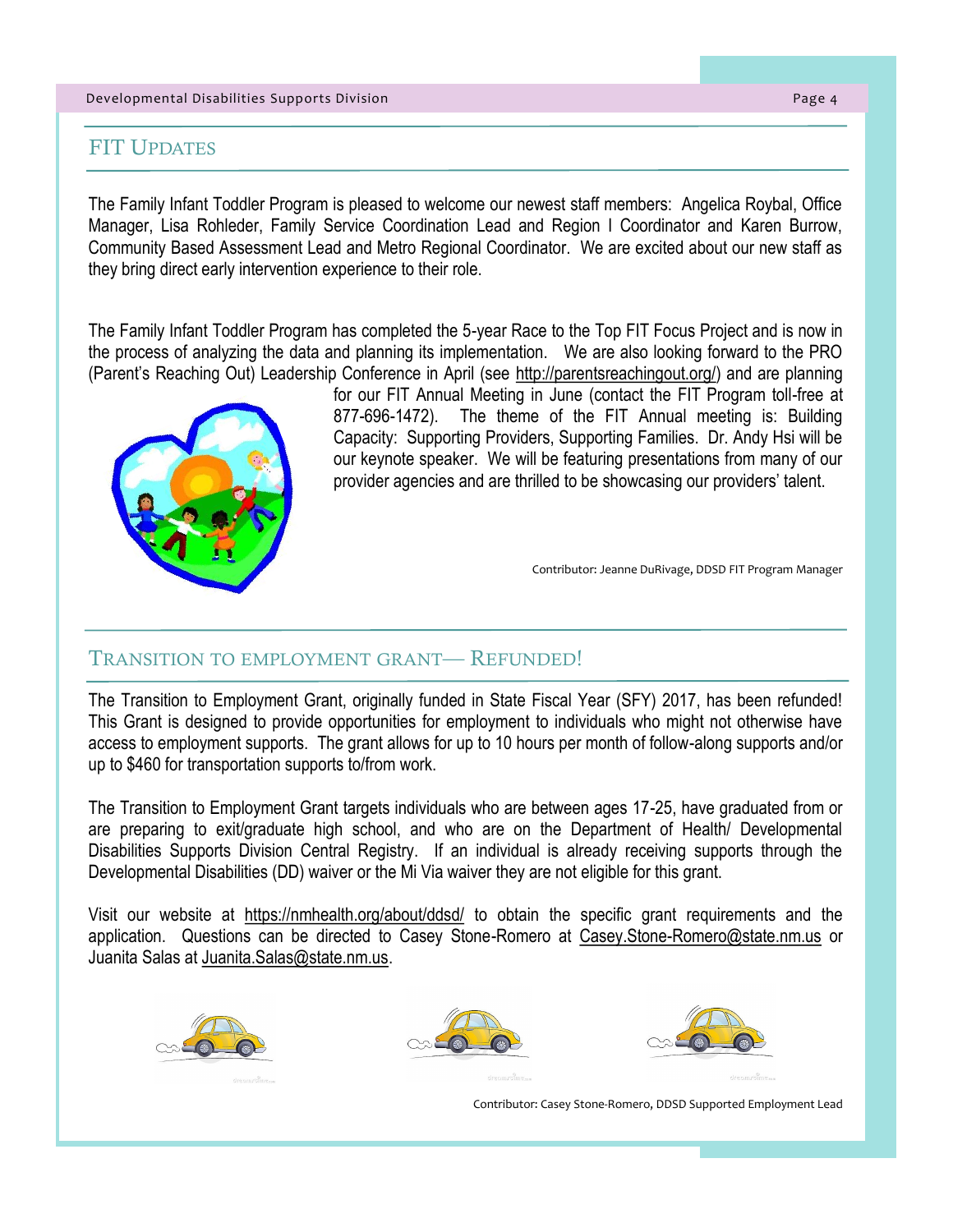#### NEW MEXICO LAUNCHES ABLE PROGRAM

The ABLE National Resource Center, managed by National Disability Institute (NDI), is excited to congratulate the State of New Mexico on becoming the 30th state to launch an ABLE program. The New Mexico ABLE program, named ABLE New Mexico, will be administered through a partnership with Ohio STABLE Accounts, which are backed by Intuition ABLE Solutions, LLC, and will be managed by Vanguard Group, Inc. and Fifth Third Bank. New Mexico STABLE Accounts will only be available to eligible New Mexico residents with disabilities.

New Mexico ABLE allows qualified individuals with disabilities to save up to \$15,000 a year in an ABLE account without jeopardizing their eligibility for federally-funded means tested benefits, such as Supplemental Security Income (SSI) and Medicaid. The funds in the account can be used for disability-related expenses that assist the beneficiary in increasing and/or maintaining his or her health, independence or quality of life.

Millions of individuals with disabilities and their families are often relegated to a life of poverty as a result of not being allowed to build even the most modest levels of financial resources. Individuals receiving supports through Social Security, Medicaid and other publicly-funded programs are often disqualified from those supports if they have more than \$2,000 worth of resources or assets. Now, with the launch of ABLE programs nationwide, individuals with disabilities and their families will be able to take a step to better secure their financial futures and to help offset the often significant financial challenges that can accompany living with a disability.

Like other ABLE programs across the country, the New Mexico ABLE program focuses its efforts to ensure minimal costs associated with establishing and maintaining an ABLE account (which can be completed online). The New Mexico ABLE program has an annual account fee of \$30, charged on a monthly basis. Fees associated with investment options range from 0.19% - 0.34%.

In addition to New Mexico ABLE, there are 29 other states and DC, that have launched ABLE programs: Alabama, Alaska, Colorado, District of Columbia, Florida, Georgia, Illinois, Indiana, Iowa, Kansas, Kentucky, Louisiana, Maryland, Massachusetts, Michigan, Minnesota, Missouri, Montana, Nebraska, Nevada, New York, New Hampshire, North Carolina, Ohio, Oregon, Pennsylvania, Rhode Island, Tennessee, Vermont, and Virginia. Most of these ABLE programs are open for enrollment by eligible individuals nationwide.

For more information on the New Mexico ABLE program and how to enroll, please visit https:// ablenewmexico.com/.

Source: ABLE National Resource Center, http://www.ablenrc.org/



-

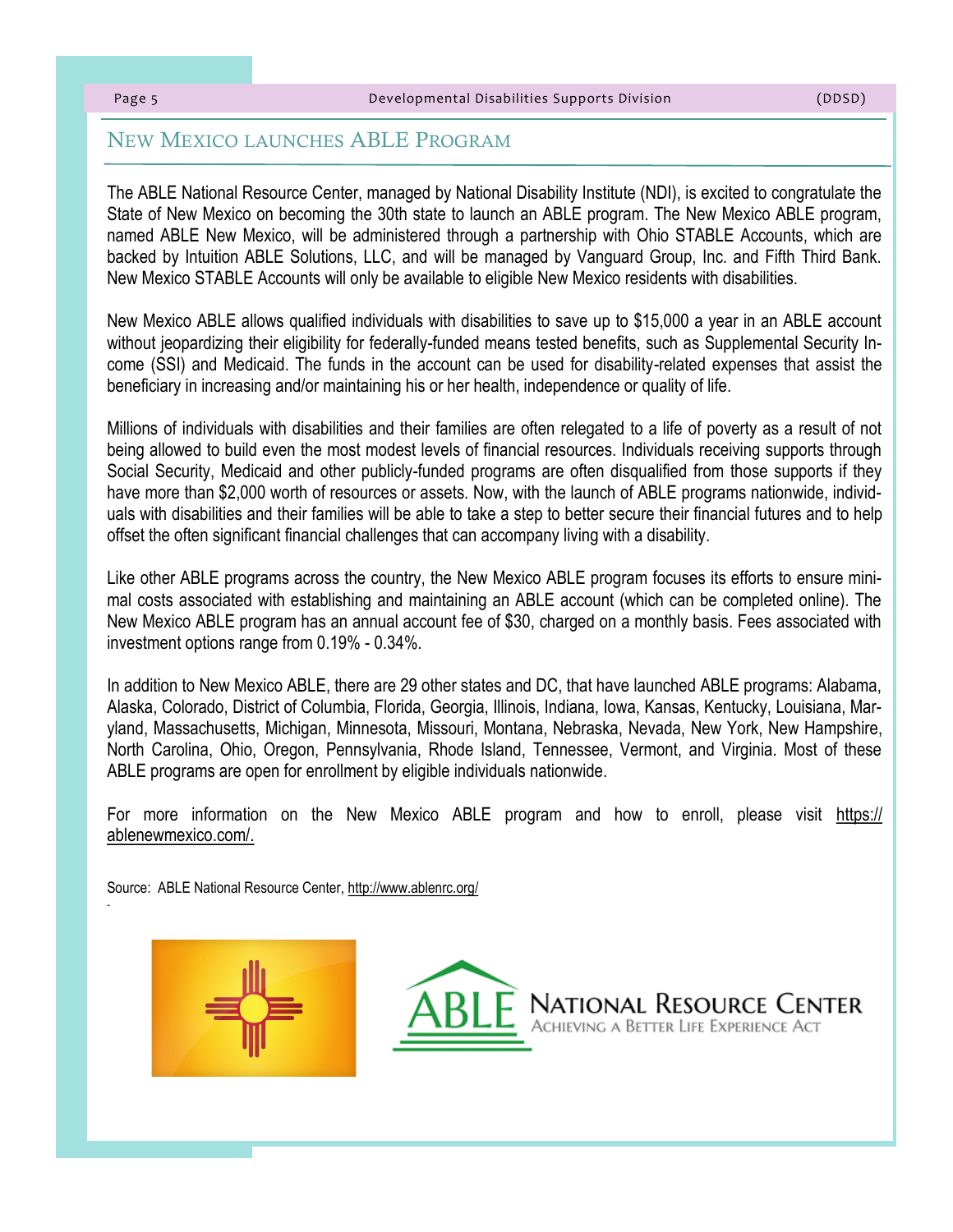

#### LOOKING AT CHALLENGING BEHAVIORS THROUGH A SENSORY LENS

Behavioral Support Consultants (BSCs) are skilled at looking at the ABC's of behavior but also focus on determining what the function of the challenging behavior is for the individual. What is the individual trying to tell us through use of a challenging behavior such as hitting, yelling, fleeing, pushing, whining, retreating, self-injurious behaviors, or other challenging behaviors? Is the behavior a means of communicating a need, a want or physical/ psychological discomfort? Is the behavior a means of avoiding an activity or situation? In my experience BSCs really focus on what the individual/staff/family can do to prevent challenging behaviors before they happen. They also work to get to know that individual and their environment well enough to promote successful activities and social interaction patterns that enhance that person's positive experiences in life and their overall quality of life.

Occupational Therapists (OTs) may look at various challenging behaviors through a slightly different lens. Of course, OTs look at how the individual can participate in fulfilling daily activities and this can go a long way toward replacing challenging behaviors. But although OTs look at what the function of the behavior is such as communication, we also look to determine if the behavior might be meeting a need to avoid certain sensory input or to obtain sensory input that the individual needs to feel alert and/or calm or to just feel "right in my skin". All OTs have an educational background in Sensory Processing Disorders (SPDs). SI is a frame of reference utilized by many OTs that was developed by OT and neuropsychologist Jean Ayres beginning in the 1960s and that continues to be a focus of research and development by OTs and other professionals.

Sensory Processing refers to the way our nervous systems receive information from the senses, and processes and integrates this information to produce a functional response. All of us have strategies that we use to fine-tune our sensory systems throughout the day that helps us to stay in the "just right" area between alert and calm. We may chew gum, exercise, or fidget to stay alert. We may retreat, listen to music, or swaddle in our favorite blanket to help calm ourselves. Individuals with SPD perceive and/or respond to sensory information differently than most people. Life presents a myriad of challenges for the individual who lives with SPD. In the words of one person with SPD, life always felt like they were "walking through a dark alley at night". Temple Grandin, an accomplished animal behaviorist and autism spokesperson constructed a "squeeze machine" so she could feel right in her skin and calm herself when needed. Studies in the prevalence of SPD indicate that from 5% to 16% of children may have varying degrees of SPD. Studies also suggest that at least 75% of children with autism spectrum disorder (ASD) have significant symptoms of SPD. Individuals with FXS or a history of abuse/neglect also have a higher prevalence of SPD.

Although SPD is notoriously difficult to study given myriad variables, more recent studies have demonstrated that children with SPD have different physiological (i.e., electrodermal) responses to sensory stimuli when compared to typically developing control children. Children with over-responsive SPD have a larger number of and a larger degree of electrodermal responses to sensory stimuli as well as slower rates of habituation to sensory stimuli. More recent studies have also found that individuals with SPD have atypical white matter connecting regions related to sensory processing. The fact that real and measurable brain connectivity differences have been found is an important discovery advancing clinical support for identifying SPD as a "real" disorder.

Continued on page 7